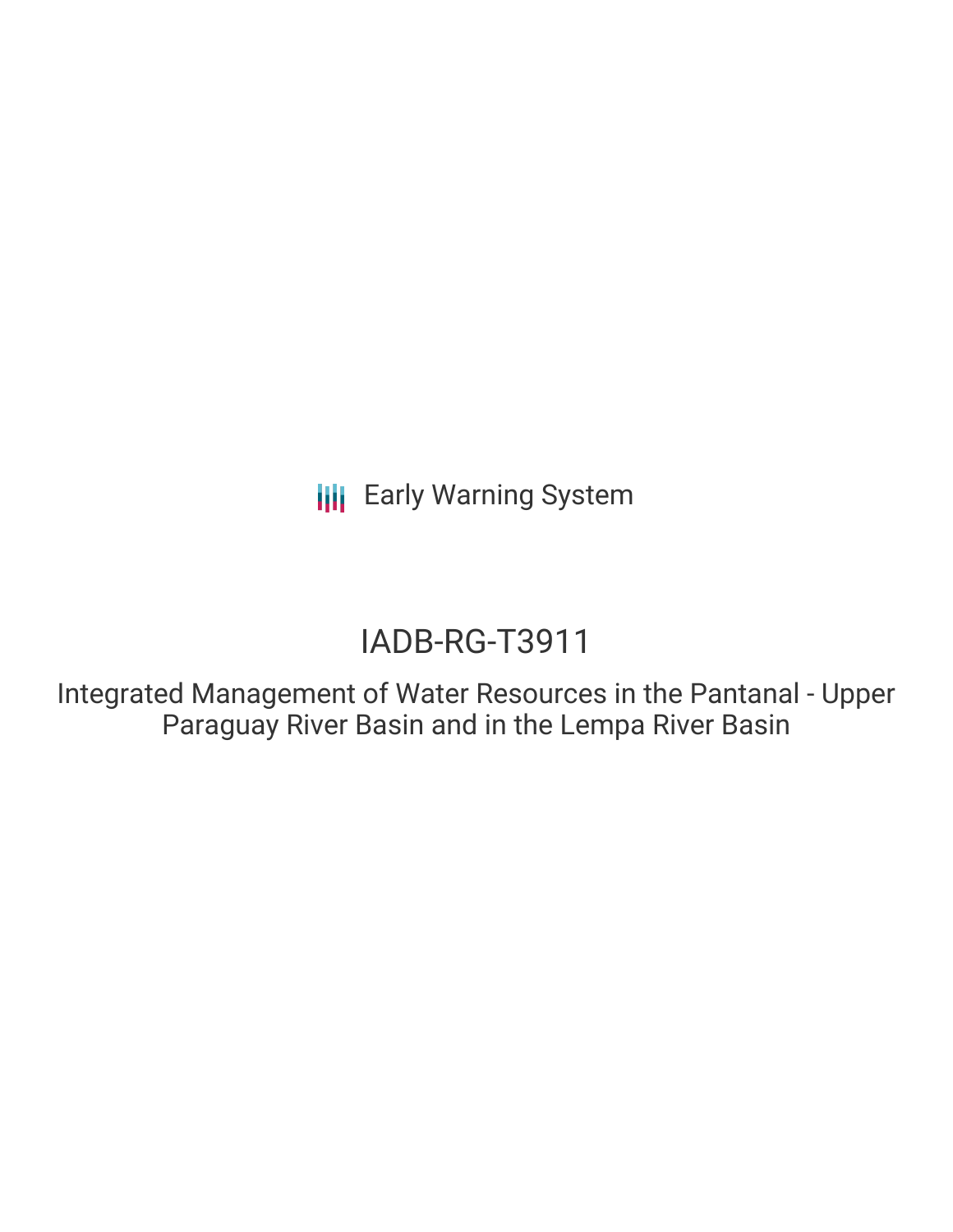

### **Quick Facts**

| <b>Countries</b>               | Bolivia, Brazil, El Salvador, Honduras, Paraguay   |
|--------------------------------|----------------------------------------------------|
| <b>Specific Location</b>       | Paraguay River; Lempa River                        |
| <b>Financial Institutions</b>  | Inter-American Development Bank (IADB)             |
| <b>Status</b>                  | Approved                                           |
| <b>Bank Risk Rating</b>        | C                                                  |
| <b>Borrower</b>                | Regional                                           |
| <b>Sectors</b>                 | <b>Technical Cooperation, Water and Sanitation</b> |
| <b>Investment Type(s)</b>      | Advisory Services, Grant                           |
| <b>Investment Amount (USD)</b> | $$0.63$ million                                    |
| <b>Project Cost (USD)</b>      | $$0.63$ million                                    |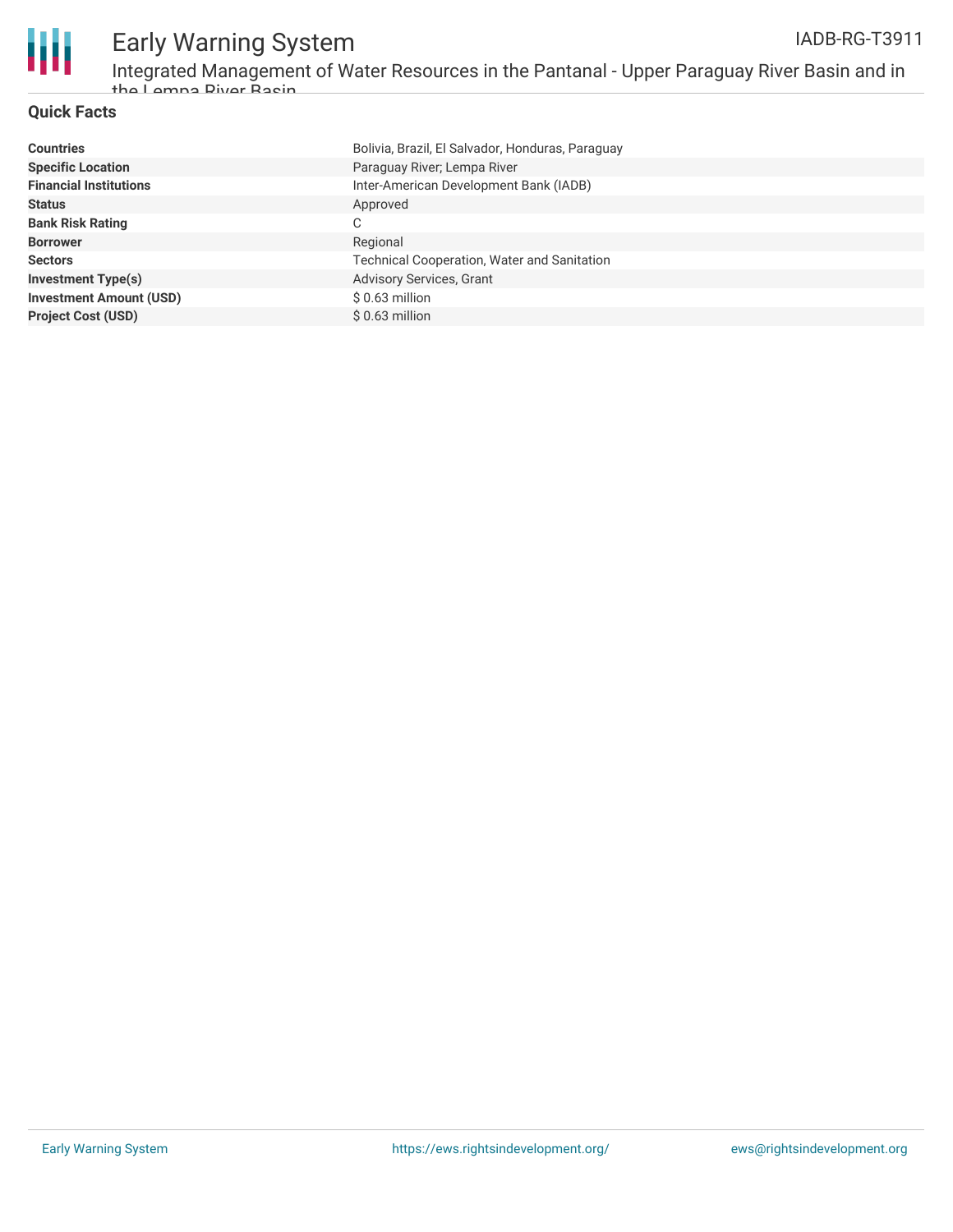

### **Project Description**

The objective of this TC is to develop methodologies for the integrated management of transboundary inland water systems (surface and groundwater), in the Pantanal - Upper Paraguay River Basin and in the Lempa River Basin, supporting governments to develop information systems for decision-making and international coordination and planning mechanisms, in a context of mitigation and adaptation to climate change.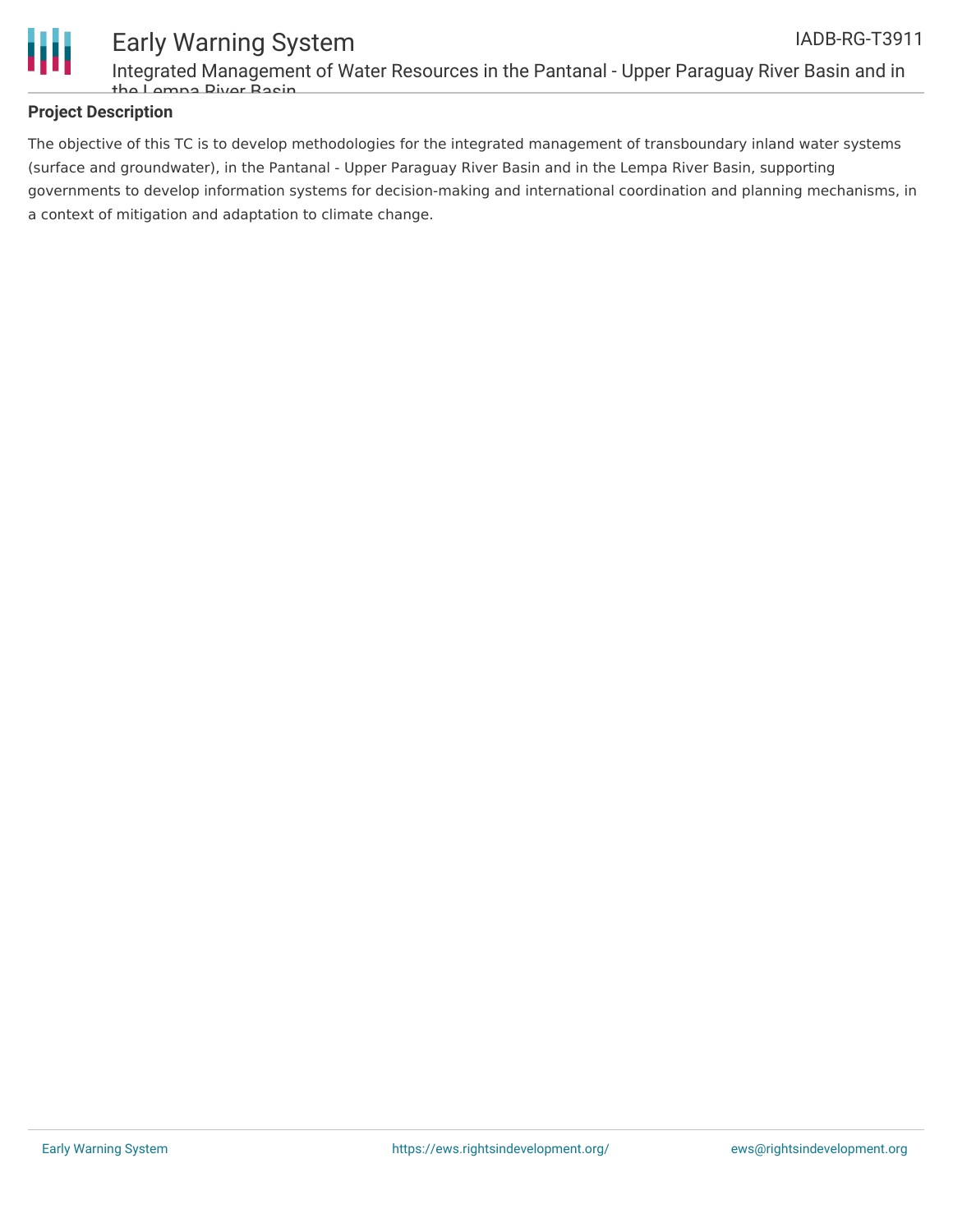

## Early Warning System

Integrated Management of Water Resources in the Pantanal - Upper Paraguay River Basin and in the Lempa River Basin

### **Investment Description**

• Inter-American Development Bank (IADB)